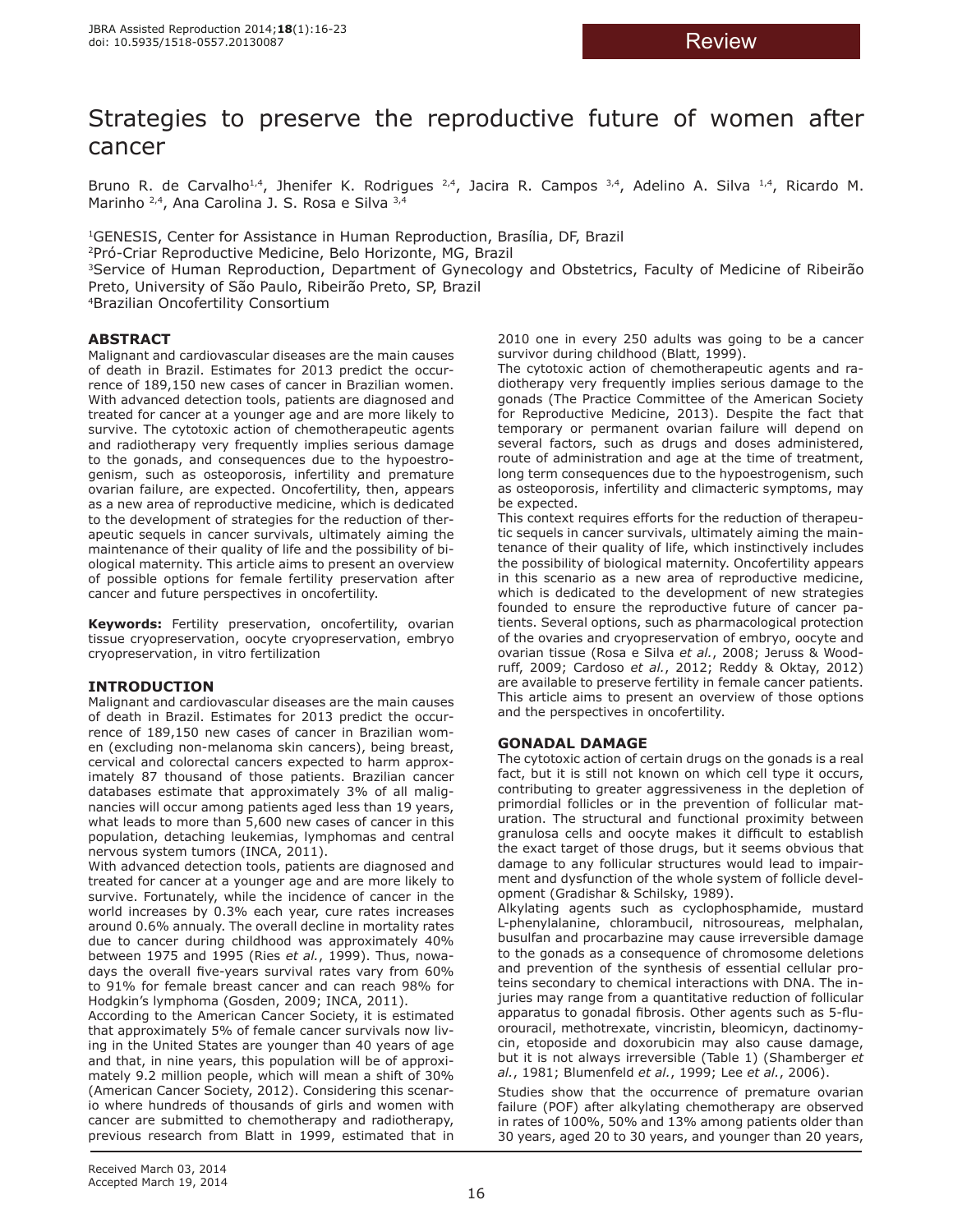|                                     | High risk (permanent<br>amenorrhoea in $> 80\%$<br>of exposed women)                                                                 | Intermediate risk<br>(permanent amenor-<br>rhoea between 20%<br>and 80% of exposed<br>women) | Low risk (permanent<br>amenorrhoea in $< 20\%$<br>of exposed women)                                                           | Risk not established                                                                             |
|-------------------------------------|--------------------------------------------------------------------------------------------------------------------------------------|----------------------------------------------------------------------------------------------|-------------------------------------------------------------------------------------------------------------------------------|--------------------------------------------------------------------------------------------------|
| Single agents                       | Cyclophosphamide<br><b>Busulfan</b><br>Melphalan<br>Chlorambucil<br>Dacarbazine<br>Procarbazine<br>Ifosfamide<br>Thiotepa            | Anthracyclines<br>Cisplatin<br>Carboplatin<br>Ara-C (cytarabine)                             | Methotrexate<br>Bleomycin<br>5-Fluorouracil<br>Actinomycin-D<br>Vinca alkaloids<br>Mercaptopurine<br>Etoposide<br>Fludarabine | Taxanes<br>Oxaliplatin<br>Irinotecan<br>Monoclonal antibodies<br>Tyrosine-kinase inhib-<br>itors |
| Combined agents<br>and radiotherapy | Nitrogen mustard<br>High-dose cyclophos-<br>phamide/busulfan<br>and haemopoietic stem<br>cell transplantation<br>Ovarian irradiation | CMF, CAF, CEF $\times$ 6 in<br>women 30-39 years<br>AC, EC $\times$ 4 in women               | <b>ABVD</b><br>CMF, CEF, CAF $\times$ 6 in<br>women $<$ 30 years<br>MF<br>CHOP, CVP                                           |                                                                                                  |
|                                     | CMF, CAF, CEF ×6<br>in women $< 40$<br>years                                                                                         | $> 40$ years                                                                                 | Protocols for acute my-<br>eloid leukemia, acute<br>lymphoid leukemia<br>AC $\times$ 4 in women < 40<br>years                 |                                                                                                  |

respectively, demonstrating that the younger the patient is treated, the lower the damage caused to her ovaries (Blumenfeld *et al.*, 2000). However, other studies have observed that young girls submitted to chemotherapy during childhood and presenting normal pubertal development are likely to present higher FSH levels in comparison to healthy girls, confirming some damage (Rosa e Silva *et al.*, 2007).

Radiotherapy leads to POF in more than 60% of women submitted to doses higher than 300 cGy (Schüffner *et al.*, 2003). With a pelvic exposure to 4 Gy, irradiation is lethal for the oocytes, and the exposure to 5 to 10.5 Gy leads to ovarian failure in 97% of patients (Sanders *et al.*, 1996; Howell & Shalet, 1998).

In addition to ovarian aggression, there may also be injury of uterine vascularization and development (Holm *et al.*, 1999).

## **FERTILITY PRESERVATION**

The early diagnosis and adequate treatment have been increasing the survival rates of cancer patients. Although surviving adults tend to be more interested in fertility preservation, it is important to remember that the bulk of options should be made available to young cancer patients such as prepubertal girls and also patients who require immediate treatment.

Health professionals must be prepared to discuss fertility with their patients and family regardless the patients' age or marital status, and always before oncologic therapy is

started, so that they may understand the possible consequences of cancer treatment and then decide to preserve or not their fertility, and which strategy better attend to their fertility preservation needs.

#### **1. Pharmacological protection of the ovaries**

Pharmacological protection of the ovaries by the use of GnRH analogues is controversial. The strategy intends to simulate prepubertal state (i.e., ovaries in a resting state) (Kwon & Case, 2004), once previous data demonstrated lower gonadal damage in girls younger than 15 years treated for Hodgkin's disease (Blumenfeld *et al.*, 1996). The mechanisms by which protection may occur have not been well established since primordial follicles are not expected to depend on the action of gonadotropins.

Also, even though some studies have suggested the participation of GnRH in follicular physiology from the primary stage to atresia (Clayton *et al*., 1992; Whitelaw *et al.*, 1995) and the expression of their receptors in granulosa-luteal cells is evident (Peng *et al.*, 1994), there are no sufficient data proving its action directly on primordial follicles. One theory proposes a direct action of the analogues on the ovaries in an earlier phase of folliculogenesis by inhibition of mitotic activity (Ataya *et al.*, 1988; Ataya & Moghissi, 1989; Leung *et al.*, 2003), and, then, conferring ovarian protection since the cytotoxicity of the chemotherapic drugs are more intense on cells in a process of overt division.

Other possibilities for the role of GnRH analogues in ovarian protection, according to Blumenfeld, are ovarian perfu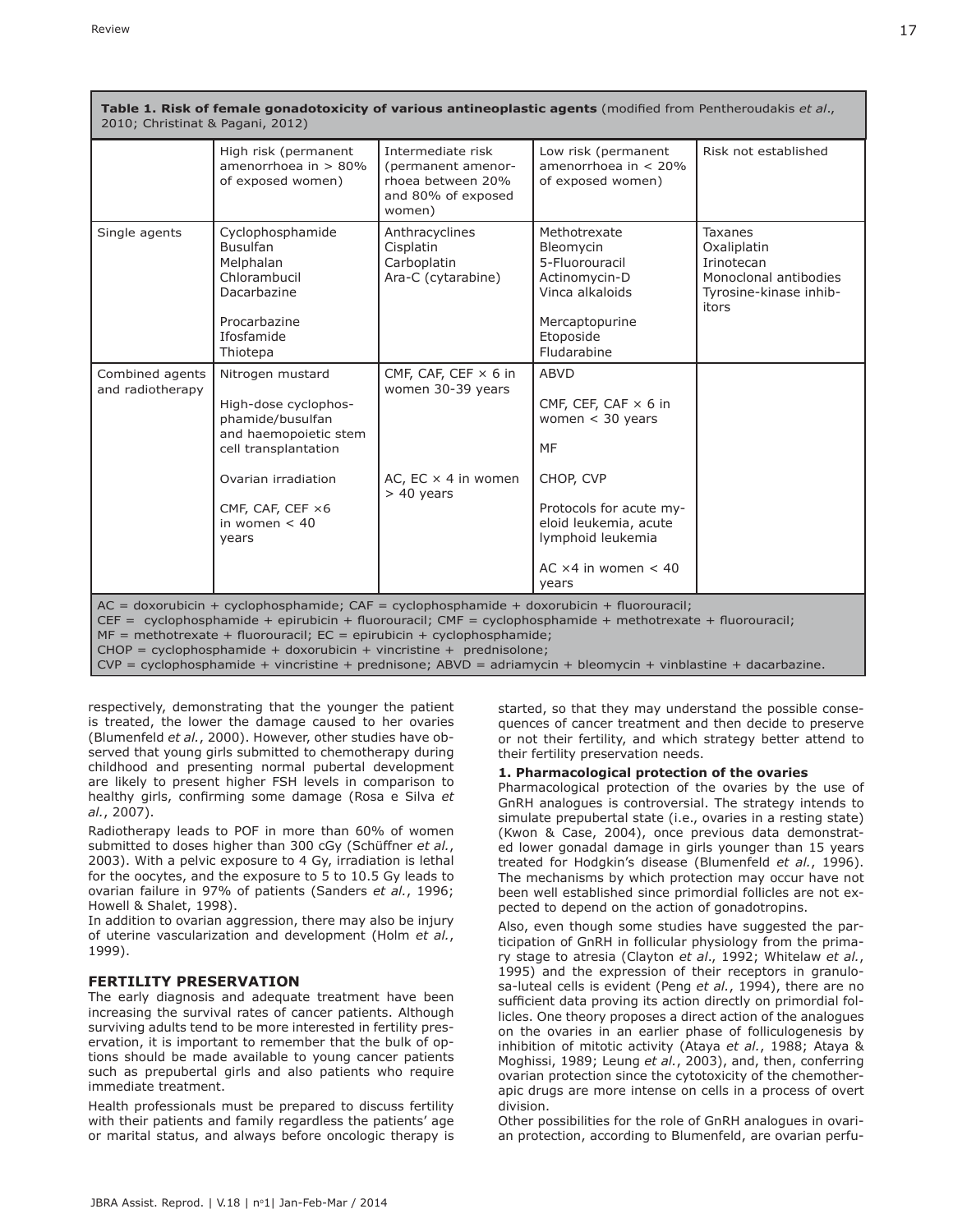sion reduction due to hypoestrogenic status, an anti-apoptotic effect mediated by esfingosine-1 phosphate and the preservation of pluripotent germ cells supposedly existent in the ovary (Blumenfeld, 2004).

Blumenfeld *et al.* detected a reduction from 61% to 6.7% in the incidence of POF in women submitted to chemotherapy combined with GnRH analogues (Blumenfeld *et al.*, 1996), and recently confirmed the efficacy of such a strategy with a trial in which 96.9% of the patients resumed regular menses, opposed to only 63% of women submitted to chemotherapy without protection (Blumenfeld *et al.*, 2008). Recchia *et al.* had also obtained evidence of gonad protection after resumption of menstrual regularity in 86% of patients who had taken gosserrelin in combination with chemotherapy for breast cancer (Recchia *et al.*, 2002).

Although some authors suggest this beneficial effect, the only published trial, which included exclusively patients with advanced stages of Hodgkin lymphoma specifically treated with BEACOPP (bleomycin, etoposide, adriamycin, cyclophosphamide, vincristine, procarbazine and prednisone), demonstrated that there was no gonadal protective effect in the use of GnRH analogues during chemotherapy (Behringer *et al.*, 2010). However, the overall literature related to this issue suggest that the administration of Gn-RHa before and during chemotherapy is associated with an absolute reduction in the incidence of early menopause of nearly 20% (Del Mastro *et al.*, 2011) and higher rates of ovulatory cycles reestablishment, but no impact in reproductive potential have ever been proved (Bedaiwy *et al.*, 2011).

Even though there are no definitive data conferring ovarian chemoprotective effect to GnRH analogues, that drugs present a second beneficial effect on women submitted to chemotherapy, since they may present altered menstrual flows, especially hypermenorrhea and menorrhagia secondary to the common thrombocytopenia induced by chemotherapeutic agents. Suppression of the hypothalamus-pituitary-ovary axis causing temporary chemical castration may prevent such disorders. Care must be taken regarding bone mass, which is supposed to diminish after prolonged hypoestrogenic states; add back therapy will probably be advisable after six months of use or for extremely symptomatic individuals (Rosa e Silva *et al.*, 2008).

Finally, studies on other drugs, like sphingosine-1-phosphate – an apoptosis-inhibitor – or its mimetic FTY720, have suggested the possibility of gonadal protection by local injection near chemotherapy in mice (Hancke *et al.*, 2007) and radiation exposition in primate and human ovaries (Zelinski *et al.*, 2011), supporting a promising treatment option in the future.

## **2. Ovarian transposition**

Ovarian transposition consists of surgical pexis of the gonads outside the pelvis, aiming to remove them from localized irradiation field . In a previous report, a small series in which laparoscopic oophoropexy was performed before pelvic irradiation for Hodgkin's disease, it was effective in preserving gonadal function, even if associated with low doses of chemotherapy (Williams *et al.*, 1999). According to Clough *et al.*, the rates of short-term success may reach 100% in women aged less than 40 years and when low doses of irradiation are applied (Clough *et al.*, 1996), nevertheless POF may reach more than 80% after 35 months of the procedure (Kwon & Case, 2004). Also, it is only indicated if the patient is going to be submitted exclusively to radiotherapy with no chemotherapy associated.

For the reasons above, ovarian transposition is nowadays misused and reserved for isolated radiotherapy candidates, since maintaining vascular pedicle does not prevent the adverse action of the antineoplastic agent in average or

high doses. As an important limitation of the method, the possibility of adverse vascular twisting or stretching during transposition may cause flow occlusion and also complicate with gonadal failure (Rosa e Silva, 2006).

#### **3. Embryo cryopreservation**

Embryo cryopreservation is the most commonly adopted method of cryotechnology in oncofertility. Rates of embryo survival after thawing reach up to 80% (Michelmann & Nayudu, 2006), followed by implantation and clinical pregnancy rates similar to those obtained for fresh embryos. According to the last statistics published by REDLARA (Latin America Assisted Reproducion Network) in 2010, pregnancy rates from fresh and frozen embryos transferred were approximately 36.5 and 22.0%, respectively. However this data are opposed to those reported in a meta-analysis published by Roque *et al.* were elective frozen-thawed embryo cycles resulted slightly better on going and clinical pregnancy rates in comparison to fresh embryos cycles. These authors believe that probably reports of lower pregnancy rates in frozen embryo cycles may be due to embryo quality, once the better embryos are always transferred in the fresh cycle, and not always the remaining embryos are top quality before freezing (Roque *et al.*, 2013).

In any way the limitations of embryo cryopreservation as a strategy for fertility preservation are the need to delay antineoplastic treatment in 2 to 6 weeks, since it requires follicular stimulation (Lee *et al.*, 2006), the high costs, especially those related to gonadotropic ovarian stimulation, the risk of ovarian hyperstimulation syndrome, a potentially serious event and relative contra-indication in patients with estrogen depend tumors (Kwon & Case, 2004; Oehninger, 2005). In relation to the delay in oncologic treatment due to the period of ovarian hyperstimulation, many protocols have been suggested starting induction in different cycle phases, what minimize treatment postponement (von Wolff *et al.*, 2009; Sönmezer *et al.*, 2011).

For hormone-dependent cancers, aromatase inhibitor letrozole has been documented as an alternative to traditional hormonal stimulation, without evolution of malignancies on a short-term basis. Perspectives are centered on the reduction of ovarian estrogen production when the use of letrozole is started before and maintained during stimulation with gonadotropins (Oktay K, 2005; Azim & Oktay, 2007). Similarly, good results have been demonstrated with tamoxifen stimulation, generating positive expectations for breast cancer patients (Oktay *et al.*, 2003). In the case of endometrial neoplasias, protection can be obtained by the use of the intrauterine system with levonorgestrel (Juretzka *et al.*, 2005).

Beside all this, there is also a matter of a second person involved, as it requires seminal samples for fertilization, what in many cases may be a deterrent, because the patient does not have a partner or because the patients autonomy for future conception will always be limited by the partner.

## **4. Cryopreservation of Mature Oocytes**

Over the last few years there has been a marked refinement on the cryopreservation of mature oocytes. Despite osmotic changes, damage to the zona pellucida, membrane, cytoskeleton, microtubules and organelles, rupture of cortical granulations, chromosome and DNA alterations, and the toxicity of available cryoprotectants continue to be responsible for significant rates of oocyte destruction (Johnson *et al.*, 1988; Vincent & Johnson, 1999; Woods *et al.*, 2004), cryopresevation of mature oocytes has been highlighted as a standardized technique by several reports in the last decade.

The importance of the technique is that it provides solution to most of the ethical, legal and religious questions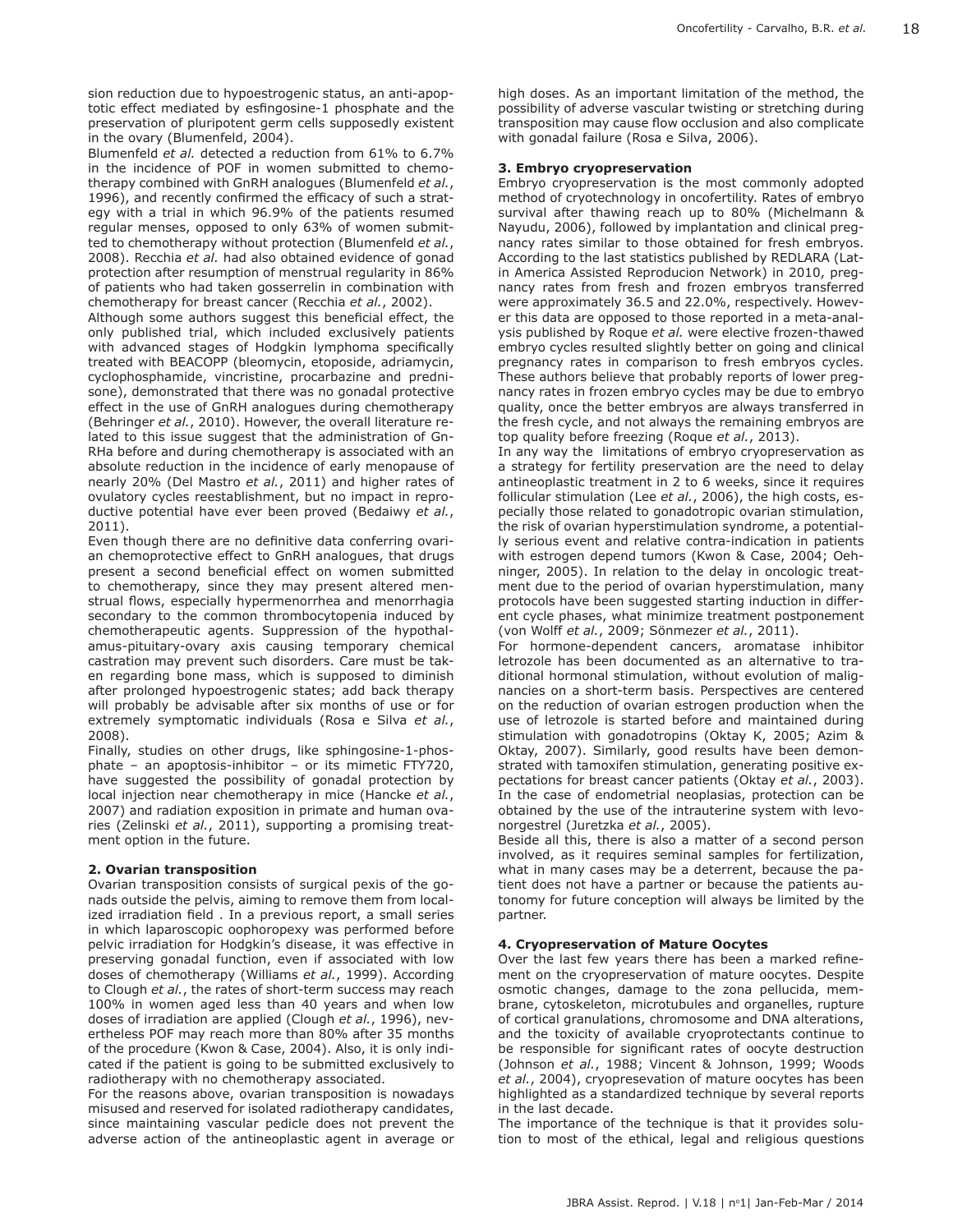involved in embryo freezing. Thus, it is particularly interesting for women without a partner or who do not accept fertilization with donor sperm, or those who are against embryo freezing for personal reasons. Above all, women who opt to preserve fertility may have ensured her write to decide not only when to have her child, but also with who, without a medical emergency dictating this decision. In addition, this technique plays an important role among the options for the preservation of fertility in adolescents, since them usually have no defined partner with whom they want to constitute a family.

Reported implantation and pregnancy rates vary from 10% to 60%, and 30% to 60%, respectively (Cobo *et al.*, 2013). Safety of transferred cryopreserved, thawed-warmed fertilized oocytes has been frequently reported. Although there is still a small number of children born after such a strategy, fetal wellbeing, birth defects and health outcomes seem to be as frequent as those reported in naturally conceived newborns (Noyes *et al.*, 2009). Long-term follow-ups of children are expected to fill in the gaps of knowledge in a brief future. Despite all the controversy in relation to this technique in 2012, the American Society for Reproductive Medicine (ASRM), recognized the efficiency of oocyte cryopreservation, and determined that it would be no longer an experimental technique, but also one more option within the reproduction procedures available (The Practice Committee of the American Society for Reproductive Medicine, 2013).

The limitations presented by this technique are the same for embryo cryopreservation, excepted for the need for a partner ou semen donor, with all its psychological and ethical implications.

#### **5. Cryopreservation of Immature Oocytes**

This method emerged as an alternative to the freezing of mature oocytes since immature oocytes are theoretically more resistant than mature oocytes to the freezing process by being more undifferentiated, by the absence of a spindle and by having chromosomes protected by a nuclear membrane. Some authors propose the puncture of still immature oocytes and the application of in vitro maturation (IVM) techniques associated with the cryopreservation of these gametes in order to minimize the time of induction and reduce the costs and side effects of controlled ovarian hyper stimulation (Cha *et al.*, 1998). However, results regarding oocyte survival and maturation up to metaphase II do not seem to be very encouraging. This method will not be valid until IVM of oocytes becomes a routine procedure (Kim, 2006).

#### **6. Cryopreservation of Ovarian Tissue**

Cryopreservation of ovarian tissue has been the subject of numerous studies, with recent data showing complete recovery of gonadal function after autograft of frozen-thawed ovarian tissue in rodents, sheep, primates (Oehninger, 2005) and humans (Donnez *et al.*, 2004), as well as twenty four human live births have been reported from this technique (Donnez *et al.*, 2004; Donnez *et al.*, 2012; Meirow *et al.*, 2005; Isachenki *et al.*, 2012; Revelli et al, 2013; Callejo *et al.*, 2013).

Once reproductive results are still considered scarse and limited, it is considered an experimental technique. In study protocols, cryopreservation of ovarian tissue serves to specific groups of patients for whom the other techniques are not recommended, such as prepubertal patients whose gonads are not yet under control of the hypothalamus-pituitary axis; patients with estrogen-dependent neoplasias with strict contra-indication to ovarian hyperstimulation; and women with malignancies that require an immediate approach, for whom the time needed for ovula-

Particularly from this perspective, the advantage of the collection of ovarian cortical tissue for cryopreservation is that it can be performed at any time during the menstrual cycle by videolaparoscopy, permitting the acquisition of hundreds of thousands primordial follicles (Poirot *et al.*, 2002), with the advantage that the antineoplasic therapy can be started two or three days latter, if no surgical complications occur.

The option of freezing ovarian cortex is based on early immature follicles resistance to cryotoxicity (Oktay *et al.*, 1997), which may result from peculiar characteristics of inactive follicles, such as reduced metabolism, absence of the zona pellucida and greater ease of cryoprotector penetration due to the smaller follicular size (Oktay *et al.*, 1998). Studies show that combining slow freezing and rapid thawing seem to be the most favorable protocol (Hovatta, 2004; Campos *et al.*, 2011). However up to date no consensus has been reached regarding which protocol would be the most appropriate to cryopreserve the ovarian tissue. In the slow freezing technique low concentrations of cryoprotectants are used in the attempt to prevent the formation of intracellular ice crystals (Maltaris *et al.*, 2006). But all the water may not to be totally eliminated from inside the ovarian sample, leading to ice crystals formation what can cause damage.

Recent studies in favor of ovarian tissue vitrification were published using nonhuman primates (Ting *et al.*, 2011; Ting *et al.*, 2012; Ting *et al.*, 2013). And the first human livebirth derived from ovarian tissue vitrification and ART was recently reported (Kawamura *et al.*, 2013). Moreover questions related to quantity of tissue to be cryopreserved, the use of components and procedures that might reduce tissue ischemia and the choice of cryopreservation protocol are still being strongly discussed.

A major concern of the scientific community regarding ovary freezing is the establishment of criteria for the evaluation of frozen tissue after thawing. It was demonstrated that although some loss in viability is observed after cryopreservation, the duration of cryopreservation does not interfere with the morphology or steroidogenic capacity of thawed ovarian tissue (Campos *et al.*, 2011).

The great limitation of the method still is the risk of metastasis' reimplantation when grafting the thawed tissue, which should lead to recurrence of cancer. Studies in mouse model have been reported indicating a potential risk for lymphoma development in healthy mouse transplanted with ovarian fragments from mice with lymphoma (Shaw *et al.*, 1996). It is important to highlight that the type of tumor also influence in this risk, once some tumors are more likely to spread to the ovary than others (Sönmezer *et al.*, 2005).

In order to minimize all those risks, a big effort has been made to develop an efficient technique to mature extreme immature follicles (primordial, primary and secondary) isolated from cryopreserved ovarian tissue. The results are also limited, and although healthy new born mice have been reported after isolated secondary follicle culture (Xu *et al.*, 2006), no mature oocytes have been obtained from cultured human follicles.

# **ETHICS**

The possibility of conceiving a child after a cancer improves self-esteem and may contribute to a better acceptance of treatment and its adverse effects. There is no doubt that the greatest benefits are psychoemotional since the impossibility of biological maternity generates anguish and disorders of social interaction (Dudzinski, 2004). However, the risk of lack of success should be fully explained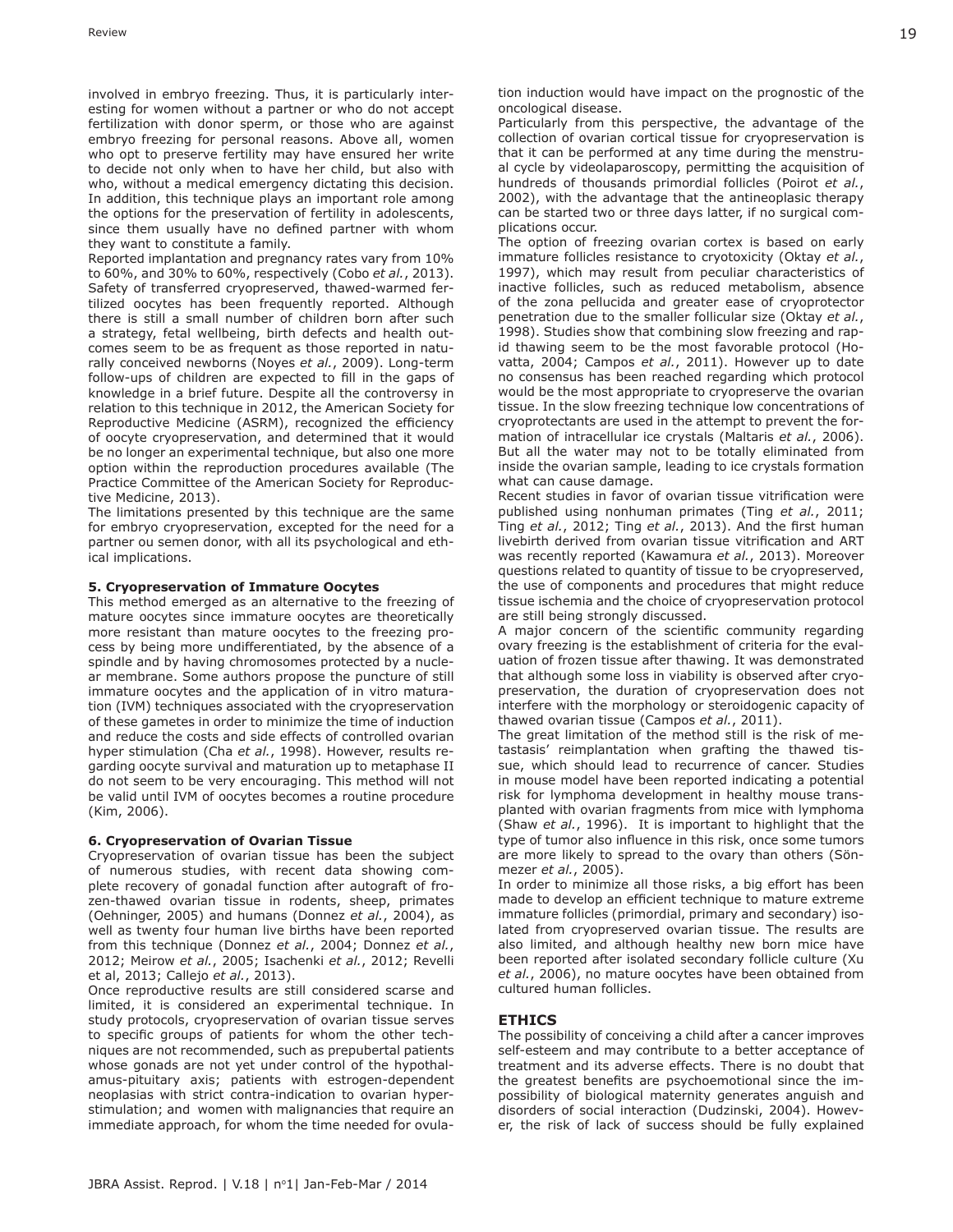since currently available strategies do not guarantee that gametes and gonads will be protected by hormonal and surgical interventions or will resist cryopreservation techniques (The Ethics Committee of the American Society for Reproductive Medicine, 2013).

A multidisciplinary approach is essential, with an integrated action of physicians and psychologists in order to permit conscious decision making since the vulnerability of and enormous pressure suffered by everybody when a diagnosis of cancer is made directly interfere with their ability to understand and accept.

Patient safety is the major ethical concern when proposing to preserve ovarian function in cancer patients, since it would be futile to try to preserve fertility if the patient does not have the physical well-being necessary for a healthy maternity.

Regarding the preservation of embryos and oocytes, the risks related to ovarian stimulation should be considered. These risks range from the worsening of estrogen-dependent neoplasias to treatment postponement and to the controversial predisposition to the development of ovarian cancer. Ovarian hyperstimulation syndrome should also be kept in mind and proper care should be taken to prevent the systemic consequences of this process from interfering with the general pre-treatment condition of the patient.

Within the experimental context, in which uncertainty prevails, it is extremely important to inform the patient or the person legally responsible for her and the relatives involved in the process about the limits of the success of the procedure, and also to document the issue of free and informed consent. The principles of autonomy, of benefiting the patient and not causing any harm should guide the chosen strategy, also respecting the opinion of a child if she is in a position to understand what is occurring.

Questions related to the period of storage of frozen tissues in banks, as well as their posthumous use and donation to recipients or for research continue to be ethical dilemmas. Facing the death of the biological mother, which are the rights of the biological father on preserved embryos? And in such a case, would it be ethical to transfer the embryos to a new partner of the biological father? How to contextualize the family of deceased biological mother? Despite efforts to regulate this new field of medicine, only its evolution will allow us to obtain replies.

## **PERSPECTIVES**

Growing ovarian follicles in vitro is a promising strategy for fertility preservation. Since primordial follicles are the most abundant in the ovary, are found in all females and are fairly resistant to low temperatures and antineoplastic drugs (Hornick *et al.*, 2012), the comprehension on how to use them with that objective would mean a very important advance in oncofertility, especially for children, adolescent and young female adult cancer patients.

Human secondary follicles have already been isolated from cancer patients gonads, becoming functional and developing from the early secondary stage to the antral stage in vitro, demonstrating healthy somatic cell-oocyte connections and production of hormones (Xu *et al.*, 2009a; Barrett *et al.*, 2010).

Success has been also achieved in non-human primates with in vitro secondary follicle culture collected from fresh and cryopreserved tissue.

They grew from secondary to antral stage and showed steroid hormone production (Xu *et al.*, 2009b; Xu *et al.*, 2010; Xu *et al.*, 2011; Ting *et al.*, 2011; Ting *et al.*, 2012; Ting *et al.*, 2013).

This experimental technique is also evaluating the culture of primordial and primary follicles in humans with results showing both follicles and oocytes growing the double in size (Amorim *et al.*, 2009; Bian *et al.*, 2013; Vanacker *et al.*, 2013).

Culture systems that support the growth of individual human preantral follicles still need to be refined in many ways. Many groups are working on the optimization of this culture system. The in vitro follicle maturation after cryopreservation of the ovarian tissue would be an excellent alternative to preserve the fertility of cancer patients, with low coast, low risk and a huge population of germ cells.

#### **Corresponding author:**

Bruno Ramalho de Carvalho GENESIS, Center for Assistance in Human Reproduction SHLS 716, Bloco L, Salas L 328/331 Centro Clínico Sul – Ala Leste. Brasília, Distrito Federal, Brazil ZIP Code: 70.390-907 Telefax: + 55 61 3345-8030 E-mail: bruno@genesis.med.br brunoramalho@hotmail.com

#### **REFERENCES**

American Cancer Society. Cancer Treatment and Survivorship Facts & Figures 2012-2013. Atlanta: American Cancer Society; 2012. Available at: http://www.cancer.org/acs/ groups/content/@epidemiologysurveilance/documents/ document/acspc-033876.pdf Accessed: July 19th, 2013.

Amorim CA, Van Langendonckt A, David A, Dolmans MM, Donnez J. Survival of human pre-antral follicles after cryopreservation of ovarian tissue, follicular isolation and in vitro culture in a calcium alginate matrix. Hum Reprod. 2009;24:92-9.

Ataya K, Moghissi K. Chemotherapy induced premature ovarian failure: mechanisms and prevention. Steroids. 1989;54:607-26.

Ataya KM, Palmer KC, Blacker CM, Moghissi KS, Mohammad SH. Inhibition of rat ovarian [3H] thymidine uptake by luteinizing hormone-releasing hormone agonists: a possible mechanism for preventing damage by cytotoxic agents. Cancer Res. 1988;48:7252-6.

Azim A, Oktay K. Letrozole for ovulation induction and fertility preservation by embryo cryopreservation in young women with endometrial carcinoma. Fertil Steril. 2007;8:657-64.

Barrett SL, Shea LD, Woodruff TK. Noninvasive index of cryorecovery and growth potential for human follicles in vitro. Biol Reprod. 2010;82:1180-9.

Bedaiwy MA, Abou-Setta AM, Desai N, Hurd W, Starks D, El-Nashar SA, Al-Inany HG, Falcone T. Gonadotropin-releasing hormone analog cotreatment for preservation of ovarian function during gonadotoxic chemotherapy: a systematic review and meta-analysis. Fertil Steril. 2011;95:906-14.e1-4.

Del Mastro L, Giraudi S, Levaggi A, Pronzato P. Medical approaches to preservation of fertility in female cancer patients. Expert Opin Pharmacother. 2011;12:387-96.

Behringer K, Wildt L, Mueller H, Mattle V, Ganitis P, van den Hoonaard B, Ott HW, Hofer S, Pluetschow A, Diehl V, Engert A, Borchmann P; German Hodgkin Study Group. No protection of the ovarian follicle pool with the use of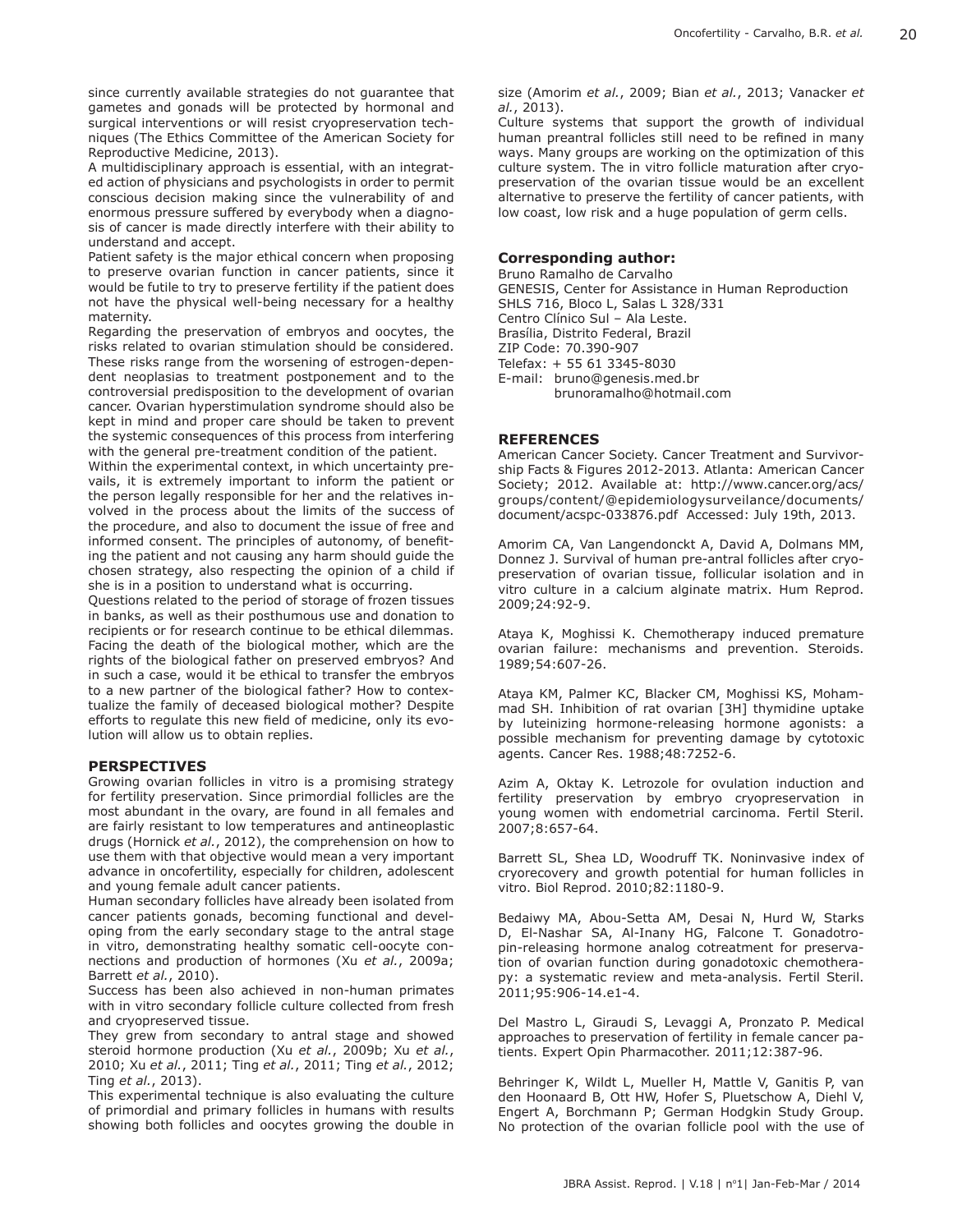GnRH-analogues or oral contraceptives in young women treated with escalated BEACOPP for advanced-stage Hodgkin lymphoma. Final results of a phase II trial from the German Hodgkin Study Group. Ann Oncol. 2010;21:2052- 60.

Bian J, Li T, Ding C, Xin W, Zhu B, Zhou C. Vitreous cryopreservation of human preantral follicles encapsulated in alginate beads with mini mesh cups. J Reprod Dev. 2013;59:288-95.

Blatt J. Pregnancy outcome in long-term survivors of childhood cancer. Med Pediatr Oncol. 1999;33:29-33.

Blumenfeld Z, Avivi I, Linn S, Epelbaum R, Ben-Shahar M, Haim N. Prevention of irreversible chemotherapy-induced ovarian damage in young women with lymphoma by a gonadotropin-releasing hormone agonist in parallel to chemotherapy. Human Reprod. 1996;11:1620-6.

Blumenfeld Z, Avivi I, Ritter M, Rowe J. M. Preservation of fertility and ovarian function and minimizing chemotherapy-induced gonadotoxicity in young women. J Soc Gynecol Invest. 1999;6:229-39.

Blumenfeld Z, Shapiro D, Shteinberg M, Avivi I, Nahir M. Preservation of fertility and ovarian function and minimizing gonadotoxicity in young women with systemic lupus erythematosus treated by chemotherapy. Lupus. 2000;9:401-5.

Blumenfeld Z. Ovarian cryopreservation versus ovarian suppression by GnRH analogues: primum non nocere. Hum Reprod. 2004;19:1924-5.

Blumenfeld Z, Avivi I, Eckman A, Epelbaum R, Rowe JM, Dann EJ. Gonadotropin-releasing hormone agonist decreases chemotherapy-induced gonadotoxicity and premature ovarian failure in young female patients with Hodgkin lymphoma. Fertil Steril. 2008;89:166-73.

Callejo J, Salvador C, González-Nuñez S, Almeida L, Rodriguez L, Marqués L, Valls A, Lailla JM. Live birth in a woman without ovaries after autograft of frozen-thawed ovarian tissue combined with growth factors. J Ovarian Res. 2013;6:33.

Campos JR, Rosa-e-Silva JC, Carvalho BR, Vireque AA, Silva-de-Sá MF, Rosa-e-Silva AC. Cryopreservation time does not decrease follicular viability in ovarian tissue frozen for fertility preservation. Clinics (Sao Paulo). 2011;66:2093-7.

Cardoso F, Loibl S, Pagani O, Graziottin A, Panizza P, Martincich L, Gentilini O, Peccatori F, Fourquet A, Delaloge S, Marotti L, Penault-Llorca F, Kotti-Kitromilidou AM, Rodger A, Harbeck N, European Society of Breast Cancer Specialists. The European Society of Breast Cancer Specialists recommendations for the management of young women with breast cancer. European Society of Breast Cancer Specialists. Eur J Cancer. 2012;48:3355-77.

Cha KY, Chian RC. Maturation in vitro of immature human oocytes for clinical use. Human Reprod Update. 1998;4:103-20.

Christinat A, Pagani O. Fertility after breast cancer. Maturitas. 2012;73:191-6.

Clayton RN, Eccleston L, Gossard F, Thalbard JC, Morel G. Rat granulosa cells express the gonadotropin-releasing hormone gene: evidence from in situ hybridization. J Mol Endocrinol. 1992;9:189-95.

Clough KB, Goffinet F, Labib A, Renolleau C, Campana F, de la Rochefordiere A, Durand JC. Laparoscopic unilateral ovarian transposition prior to irradiation: prospective study of 20 cases. Cancer. 1996;77:2638-45.

Cobo A, Garcia-Velasco JA, Domingo J, Remohí J, Pellicer A. Is vitrification of oocytes useful for fertility preservation for age-related fertility decline and in cancer patients? Fertil Steril. 2013;99:1485-95.

Donnez J, Dalmans MM, Demylle D, Jadoul P, Pirard C, Squifflet J, Martinez-Madrid B, Van Langendonckt A. Livebirth after orthotopic transplantation of cryopreserved ovarian tissue. Lancet. 2004; 364:1405-10.

Donnez J, Jadoul P, Pirard C, Hutchings G, Demylle D, Squifflet J, Smitz J, Dolmans MM. Live birth after transplantation of frozen-thawed ovarian tissue after bilateral oophorectomy for benign disease. Fertil Steril. 2012;98:720-5.

Dudzinski DM. Ethical issues in fertility preservation for adolescent cancer survivors: oocyte and ovarian tissue cryopreservation. J Pediatr Adolesc Gynecol. 2004;17:97-102.

Gosden RG. Fertility preservation: definition, history, and prospect. Semin Reprod Med. 2009;27:433-7.

Gradishar WJ, Schilsky RL. Ovarian function following radiation and chemotherapy for cancer. Semin Oncol. 1989;16:425-36.

Hancke K, Strauch O, Kissel C, Göbel H, Schäfer W, Denschlag D. Sphingosine 1-phosphate protects ovaries from chemotherapy-induced damage in vivo. Fertil Steril. 2007;87:172-7.

Holm K, Nysom K, Brocks V, Hertz H, Jacobsen N, Muller J. Ultrasound B-mode changes in the uterus and ovaries and Doppler changes in the uterus after total body irradiation and allogeneic bone marrow transplantation in childhood. Bone Marrow Transplant .1999;23:259-63.

Hornick JE, Duncan FE, Shea LD, Woodruff TK. Isolated primate primordial follicles require a rigid physical environment to survive and grow in vitro. Hum Reprod. 2012;27:1801-10.

Hovatta O. Cryopreservation and culture of human ovarian cortical tissue containing early follicles. Eur J Obstet Gynecol Reprod Biol. 2004;113 Suppl 1:S50-4.

Howell SJ, Shalet S. Gonadal damage from chemotherapy and radiotherapy. Endocrinol Metab Clin. 1998;27:927-43. INCA - Instituto Nacional de Câncer José de Alencar Gomes da Silva. Coordenação Geral de Ações Estratégicas. Coordenação de Prevenção e Vigilância de Câncer. Estimativas 2012: incidência de câncer no Brasil. Rio de Janeiro: INCA, 2011.

Isachenki V, Isachenki E, Keck G, Dittrich R, Montag M, van der Ven H, Mallmann P, Müller A, Distler W, Beckmann MW, Rahimi G. First live birth in Germany after re-transplantation of cryopreserved ovarian tissue: original device for initiation of ice formation. Clin Lab. 2012;58:933-8.

Jeruss JS, Woodruff TK. Preservation of fertility in patients with cancer. N Engl J Med. 2009;9:902-911.

Johnson MH, Pickering SJ, George MA. The influence of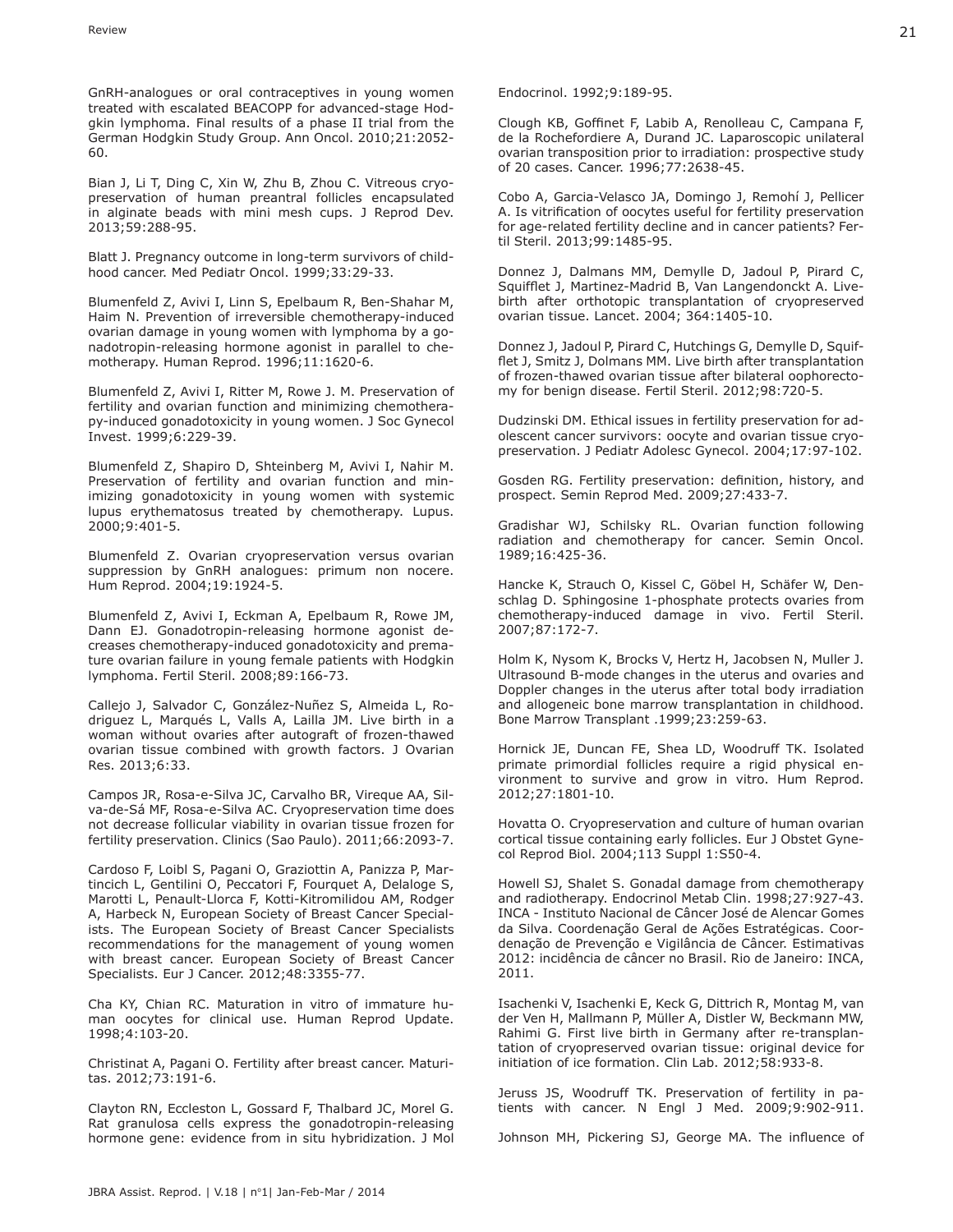cooling on the properties of the zona pellucida of the mouse oocyte. Hum Reprod. 1988;3:383-7.

Juretzka MM, O'Hanlan KA, Katz SL, El-Danasouri I, Westphal LM. Embryo cryopreservation after diagnosis of stage IIB endometrial cancer and subsequent pregnancy in a gestational carrier. Fertil Steril. 2005;83:1041.

Kawamura K, Cheng Y, Suzuki N, Deguchi M, Sato Y, Takae S, Ho CH, Kawamura N, Tamura M, Hashimoto S, Sugishita Y, Morimoto Y, Hosoi Y, Yoshioka N, Ishizuka B, Hsueh AJ. Hippo signaling disruption and Akt stimulation of ovarian follicles for infertility treatment. Proc Natl Acad Sci USA. 2013; 110:17474-9.

Kim SS. Fertility preservation in female cancer patients: current developments and future directions. Fertil Steril. 2006;85:1-11.

Kwon JS, Case AM. Preserving reproductive function in women with cancer. Sex Reprod Menopause. 2004;2:222- 9.

Lee SJ, Schover LR, Partridge AH, Patrizio P, Wallace WH, Hagerty K, Beck LN, Brennan LV, Oktay K. American Society of Clinical Oncology Recommendations on Fertility Preservation in Cancer Patients. J Clin Oncol. 2006;24:2917-31.

Leung PC, Cheng CK, Zhu XM. Multi-factorial role of GnRH-I and GnRH-II in the human ovary. Mol Cell Endocrinol. 2003;202:145-53.

Maltaris T, Dimmler A, Müller A, Hoffmann I, Beckmann MW, Dittrich R. Comparison of two freezing protocols in an open freezing system for cryopreservation of rat ovarian tissue. J Obstet Gynaecol Res. 2006;32:273-9.

Meirow D, Levron J, Eldar-Geva T, Hardan I, Fridman E, Zalel Y, Schiff E, Dor J. Pregnancy after transplantation of cryopreserved ovarian tissue in a patient with ovarian failure after chemotherapy. N Engl J Med. 2005;353:318-21.

Michelmann HW, Nayudu P. Cryopreservation of human embryos. Cell Tissue Bank. 2006;7:135-41.

Noyes N, Porcu E, Borini A. Over 900 oocyte cryopreservation babies born with no apparent increase in congenital anomalies. Reprod Biomed Online. 2009;18:769-76.

Oehninger S. Strategies for fertility preservation in female and male cancer survivors. J Soc Gynecol Investig. 2005;12:222-31.

Oktay K, Nugent D, Newton H, Salha O, Chatterjee P, Gosden RG. Isolation and characterization of primordial follicles from fresh and cryopreserved human ovarian tissue. Fertil Steril.1997;67:481-6.

Oktay K, Newton H, Aubard Y, Gosden RG. Cryopreservation of human oocytes and ovarian tissue: an emerging technology? Fertil Steril. 1998;69:1-7.

Oktay K, Buyuk E, Davis O, Yermakova I, Veeck L, Rosenwaks Z. Fertility preservation in breast cancer patients: IVF and embryo cryopreservation after ovarian stimulation with tamoxifen. Hum Reprod. 2003;18:90-5.

Oktay K. Further evidence on the safety and success of ovarian stimulation with letrozole and tamoxifen in breast cancer patients undergoing in vitro fertilization to cryopreserve their embryos for fertility preservation. J Clin Oncol.

2005;23:3858-9.

Peng C, Fan NC, Ligier M, Vännänen J, Leung PCK. Expression and regulation of gonadotropin-releasing hormone (GnRH) and GnRH receptor messenger ribonucleic acids in human granulosa-luteal cells. Endocrinology.1994;135:1740-6.

Pentheroudakis G, Orecchia R, Hoekstra HJ, Pavlidis N; ESMO Guidelines Working Group. Cancer, fertility and pregnancy: ESMO Clinical Practice Guidelines for diagnosis, treatment and follow-up. Ann Oncol. 2010;21 Suppl 5:v266-73.

Poirot CJ, Vacher-Lavenu MC, Helardot P, Guibert J, Brugières L, Jouannet P. Human ovarian tissue cryopreservation: indications and feasibility. Hum Reprod. 2002;17:1447-52.

Recchia F, Sica G, De Filippis S, Saggio G, Rosselli M, Rea S. Goserelin as ovarian protection in the adjuvant treatment of premenopausal breast cancer: a phase II pilot study. Anticancer Drugs. 2002;13:417-24.

Reddy J, Oktay K. Ovarian stimulation and fertility preservation with the use of aromatase inhibitors in women with breast cancer. Fertil Steril. 2012;98:1363-9.

Revelli A, Marchino G, Dolfin E, Molinari E, Delle Piane L, Salvagno F, Benedetto C. Live birth after orthotopic grafting of autologous cryopreserved ovarian tissue and spontaneous conception in Italy. Fertil Steril. 2013;99:227-30.

Ries LAG, Smith MA, Gurney JG, Linet M, Tamra T, Young JL, Bunin GR (Eds). Cancer Incidence and Survival among Children and Adolescents: United States SEER Program 1975-1995, National Cancer Institute, SEER Program. NIH Pub. No. 99-4649. Bethesda, MD, 1999.

Roque M, Lattes K, Serra S, Solà I, Geber S, Carreras R, Checa MA. Fresh embryo transfer versus frozen embryo transfer in in vitro fertilization cycles: a systematic review and meta-analysis. Fertil Steril. 2013;99:156-62.

Rosa e Silva ACJS. [Fertility Preservation] Rev Bras Ginecol Obstet. 2006;28:365-72.

Rosa e Silva ACJS, Rosa e Silva JC, Reis RM, Tone LG, Sá MFS, Ferriani A. Gonadal function in adolescent patients submitted to chemotherapy during childhood or during the pubertal period. J Pediatr Adolesc Gynecol. 2007;20:89- 91.

Rosa e Silva ACJS, Carvalho BR, Rosa e Silva JC, Sá MFS. Ovarian Function Preservation After Cancer. In: Margarite T. Moorland (ed). Cancer in Female Adolescents. 1 ed. New York, USA: Nova Science Publishers, Inc. 2008;139-53.

Sanders J, Hawley J, Levy W, Gooley T, Buckner CD, Deeg HJ, Doney K, Storb R, Sullivan K, Witherspoon R, Appelbaum FR. Pregnancies following high-dose cyclophosphamide with or without high-dose busulphan or total body irradiation and bone marrow transplantation. Blood. 1996;87:3045-52.

Shamberger RC, Sherins RJ, Ziegler JL, Glatstein E, Rosenberg SA. Effects of postoperative adjuvant chemotherapy and radiotherapy on ovarian function in women undergoing treatment for soft tissue sarcoma. J Natl Cancer Inst. 1981; 67: 1213-8.

Shaw JM, Bowles J, Koopman P, Wood EC, Trounson AO.